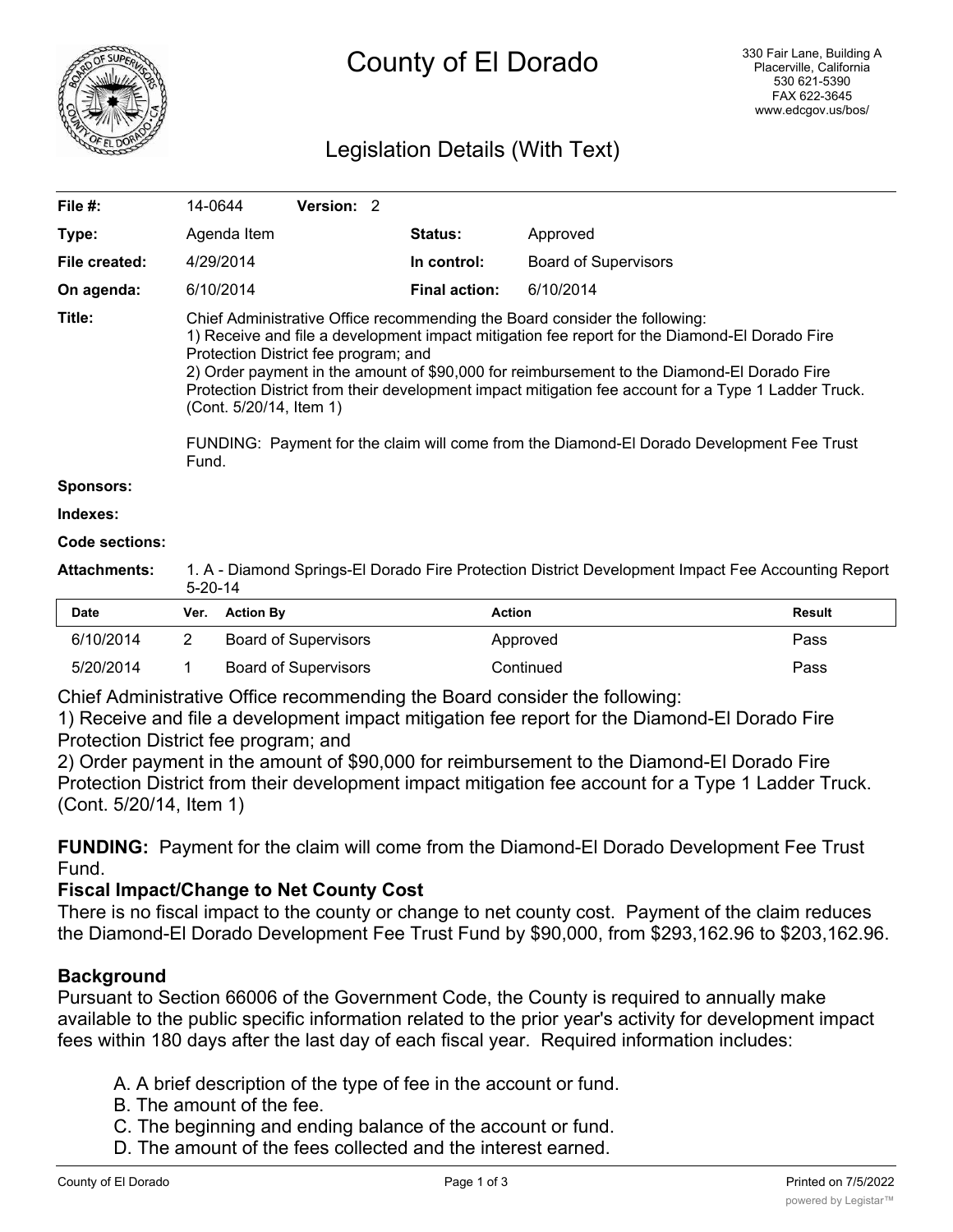E. An identification of each public improvement on which fees were expended and the amount of the expenditures on each improvement, including the total percentage of the cost of the public improvement that was funded with fees.

F. An identification of an approximate date by which the construction of the public improvement will commence if the local agency determines that sufficient funds have been collected to complete financing on an incomplete public project.

G. A description of each interfund transfer or loan made from the account or fund, including the public improvement on which the transferred or loaned fees will be expended, and, in the case of an interfund loan, the date on which the loan will be repaid, and the rate of interest that the account or fund will receive on the loan.

H. The amount of refunds made.

The Government Code further requires the County to, "review the information made available to the public...at the next regularly scheduled public meeting no less than 15 days after this information is made available to the public..." The attached report was published on the Chief Administrative Office website on April 29, 2014.

Although it does not appear that the required information was made publicly available within the timelines prescribed by the Government Code, the attached report provides most of the information required relative to the Diamond-El Dorado Fire Protection District's development impact fee since the Board of Supervisors' 2007 adoption of the District's Capital Improvement Plan and fee schedule. Staff notes that the District was unable to retrieve records for the May 2009 Facility Upgrade Project and Staff Vehicle detailing the total cost of each purchase.

#### **Reason for Recommendation**

Wide variations continue to exist in the way development impact fees have been developed and administered. **In general, annual required reviews of park and fire district impact fees are over due.**

Both the County and the affected districts would benefit from a more consistent approach to impact fee development, required reviews, and accounting. The Chief Administrative Office remains committed to this goal. In the near term however, the Auditor-Controller continues to request clarification with regard to pending claims. The policy question before the Board for this item is whether or not the equipment purchased by the Diamond-El Dorado Fire Protection District is feeeligible.

Last year the Diamond-El Dorado Fire Protection District purchased a used ladder truck from the El Dorado Hills Fire Department. The Mitigation Fee Act allows fees to be charged on new development to defray all or a portion of the cost of public facilities related to the development project. Public facilities are defined as "...public improvements, public services, and community amenities." The Act requires a local agency to do all of the following when establishing, increasing, or imposing development impact fees:

# 1) Identify the purpose of the fee.

2) Identify the use to which the fee is to by put. If the use is financing public facilities, the facilities shall be identified by reference to a capital improvement plan or other public documents. 3) Determine how there is a reasonable relationship between the fee's use and the type of development project on which the fee is imposed.

4) Determine how there is a reasonable relationship between the need for the public facility and the